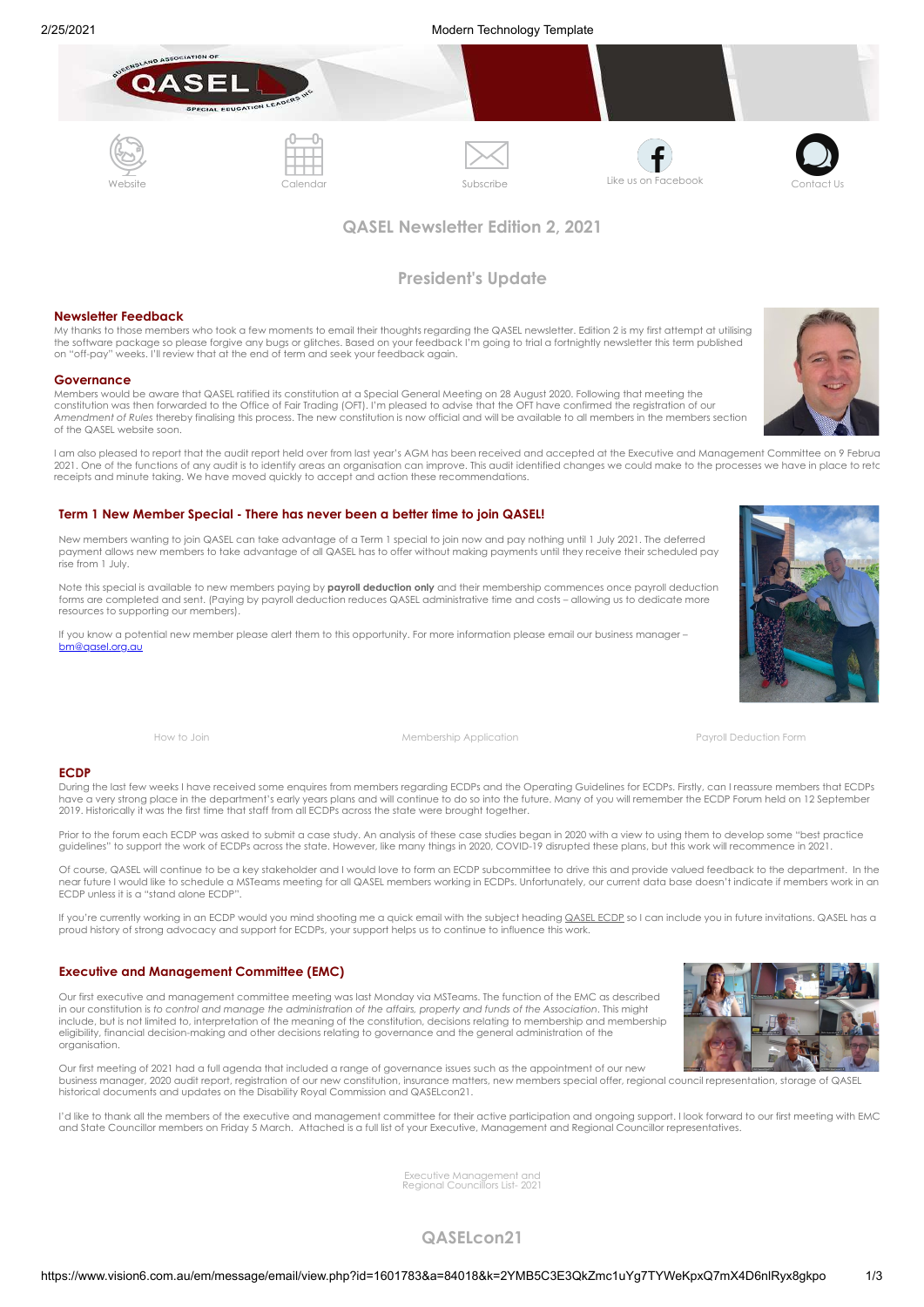## 2/25/2021 Modern Technology Template

# **Building Collaboration, Confidence and Creativity. Wednesday 16 – Friday 18 June, Hilton Brisbane.**

# **Registrations now open!**

**[Register Now!](https://web.cvent.com/event/b7f5295b-b05e-4eef-83a1-d60351b612b4/summary)**

## **From the conference planning committee**

The QASEL conference committee invites members to showcase their school's work and achievements in building confidence, collaboration and creativity by presenting a workshop that you would like to share with conference attendees, including other special education leaders and teachers. This is an ideal opportunity for you to share the<br>great work you do each and every day. The conferenc hear from thought leaders, senior officers, researchers and other keynotes but a feature of our conference has always been the sharing of great practice across the state. Members who applied to present a workshop last year will be sent an email in the coming days giving you an opportunity to indicate if you would like to update your EOI.

Please note that one workshop presenter from each workshop will receive a \$50 discount on conference registration fees in addition to any QASEL membership discounts.

The call for conference abstracts is attached to this newsletter. Any questions regarding presenting a conference workshop can be direct to Nicole Rouen [nfinc4@eq.edu.au](mailto:nfinc4@eq.edu.au) and abstracts must be submitted by Friday 12 March.

If you'd like to be involved in the QASEL conference committee please email the conference convenor Andrew Thompson on [athom138@eq.edu.au](mailto:athom138@eq.edu.au)

[Conference EOI](https://cdn-au.mailsnd.com/81048/2xHENsadL8ypabcPfr8YYF-SzXMVMh7Kuo0YU3Tu6r8/3389171.doc) [QASELcon21 Flyer](https://cdn-au.mailsnd.com/81048/YHy4BNxHyp00K86BXpl7SF5a1un79J68B6KQmZZkDUc/3390406.pdf)



# **New and Returning Members**

On behalf of QASEL I'd like to welcome the following new and returning members;

- Lesley Gollan Moorooka State School
- Fleur Watson Goodna Special School
- Jacqueline Kirkman Narbethong State Special School
- Caroline De Hennin- Kuraby Special School Regina Birchley- Pittsworth State High School
- Nicholas Alexander- Aspley Special School

We look forward to linking, leading and learning with you.

# **President's Diary**

If you have any thoughts or feedback on any recent or upcoming events in the president's diary please don't hesitate to send me an email. Your feedback is always welcome.

## **Meetings and events in recent weeks**

- Disability Royal Commission planning meeting next steps for QASEL
- Combined Principal Associations meeting with the Director General discussion around DoE integrity reforms and consultation opportunities for professional associations in 2021
- QASELcon21 Committee developing agenda and keynotes
- P&Cs Queensland New Year Network meeting connecting with key stakeholders and celebrating the great work of P&Cs across the state.
- 
- QASEL Executive and Management Team meeting OneSchool Business Advisory Committee meeting review of ongoing work and updates
- School Online Reporting Dashboard (SORD) Project demonstration
- 
- Showcase Awards Board meeting review of guidelines and timelines<br>1-1 Meeting with ADG Disability and Inclusion discussions around ECDPs, ARD handbooks, QASELcon, Disability Royal Commission
- Digital Learning Project Board meeting
- NAPLAN online Reference Group
- School visits to Woody Point Special School, Claremont Special School, Goodna Special School, Calamvale Special School, Kuraby Special School, Wellington Point Stat School

## **Upcoming meetings and events**

- Principal Health and Wellbeing Stakeholder meeting
- Education Improvement Brand (EIB) Stakeholder Advisory Group Staff Mental Health Strategy – Special Education Reference Group Meeting
- Principal Association Meeting with P&Cs Queensland
- Work Shadowing Karen Collishaw HOSES Eden's Landing State School
- ABLES Reference Group Meeting
- Special School Principals MSTeams meeting Disability Royal Commission
- Queensland College of Teachers Principal Reference Group Meeting

**Other Messages**

**Royal Commission**